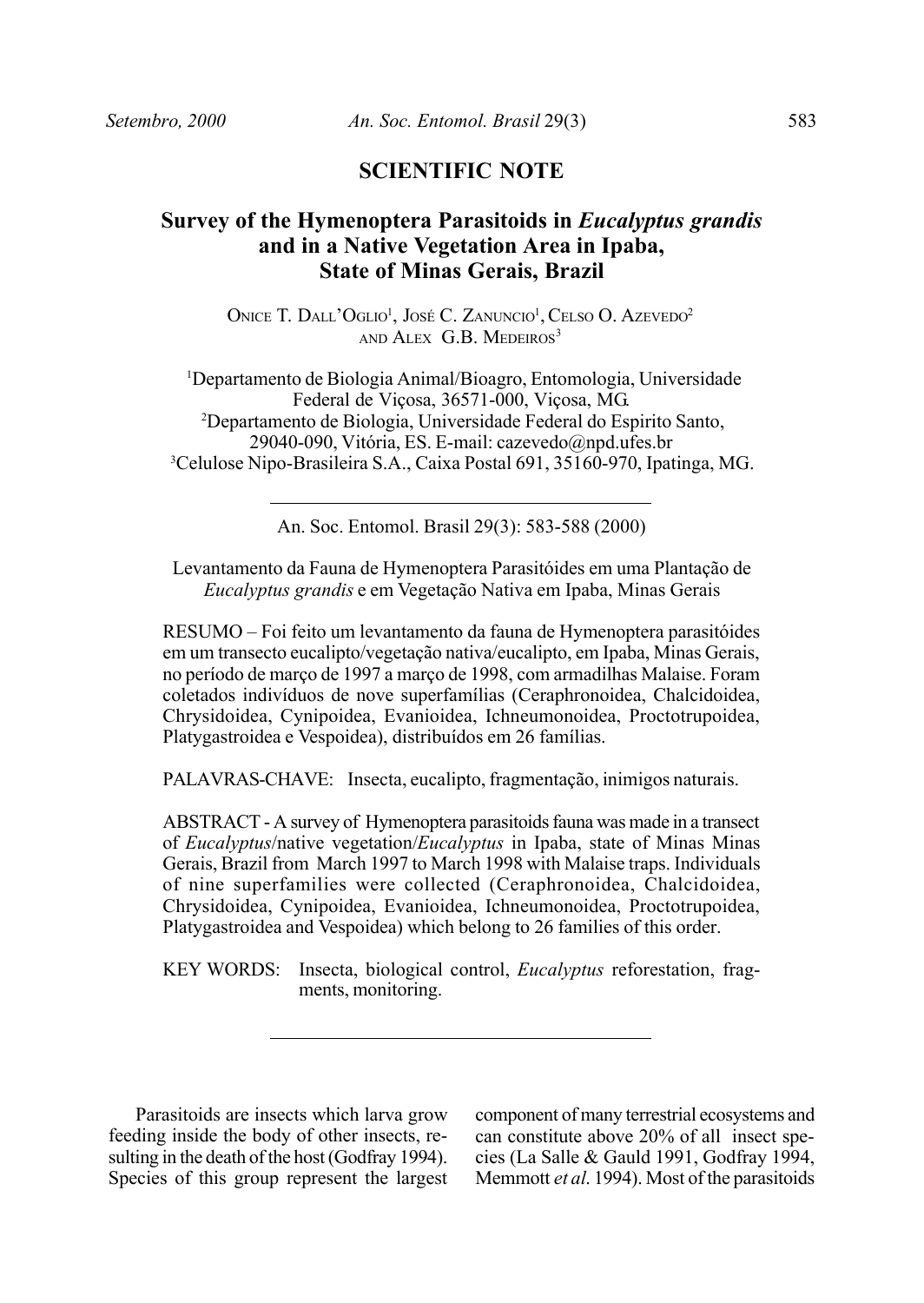belong to the Hymenoptera and Diptera orders (Godfray 1994), with approximately 50.000 species described only in the first order (LaSalle & Gauld 1991, Godfray 1994). According to LaSalle & Gauld (1991), at least 77% of the species of Parasitic Hymenoptera have not been yet described and this group can have the largest number of species in all the class Insecta. The great proportion of non described species of this group can be due to their small size and also to the difficulty of identifying them. Since only around 12% of the world fauna of insects are known, it is urgent to explore and to describe the remaining diversity of insects and other arthropods due to fast decreasing of global biodiversity (Kim 1994).

According to Bragança *et al*. (1998a, 1998b) and Zanuncio *et al*. (1998), fragments and corridors of native vegetation associated to forest monocultures can be used as a management strategy with the objective of increasing the diversity of natural enemy species and also to reduce problems with insect pests. The objective of this research was to identify Hymenoptera parasitoids in the area of Ipaba, state of Minas Gerais, Brazil, in a transect, including, both an area of plantation of *Eucalyptus* and an area of native vegetation. Current literature does not register any study with this group of insect in plantations of *Eucalyptus* in the State of Minas Gerais, Brazil.

The survey was made in a plantation of *Eucalyptus grandis* of the "Celulose Nipo Brasileira S/A - Cenibra", in the Ipaba County, State of Minas Gerais, Brazil from March 1997 to March 1998. Eleven Malaise traps were used in a transect including an *Eucalyptus* plantation, a fragment of native vegetation and, again, an *Eucalyptus* plantation. The sampling points were chosen with GPS (Global Positioning System), in the same direction and in a similar altitude, starting from the *Eucalyptus* plantation. The first three traps were installed inside a block of an *Eucalyptus* plantation at 300, 200 and 100 meters from the border of a fragment of native vegetation; the fourth trap was located in the border of

this area; the fifth, the sixth and the seventh traps were placed inside this fragment, at 100 meters distant from each other; the eighth at the other border of the native vegetation; and the ninth, tenth and the eleventh traps were distributed inside another block of this *Eucalyptus* plantation at 100, 200 and 300 meters from the transition of the native vegetation and the *Eucalyptus* plantation*.* The collecting pots of the Malaise traps were removed every two weeks and brought to the farm where the insects collected were sorted and sent to the Federal University of Viçosa, in Viçosa, State of Minas Gerais, Brazil. There they were quantified and catalogued. The Hymenoptera parasitoids were identified with Goulet  $& Huber (1993)$  key at the superfamily and family levels, except for the superfamily Chalcidoidea, which insects were identified with the Gibson *et al*. (1997) and Grissel & Schauff (1990) keys. Due to the difficulties to identify Hymenoptera parasitoids, family richness was used instead of species richness. The positive relationship between species richness and number of higher taxa is documented for several different areas and for a reasonable number of organisms (Williams *et al*. 1997), and it is also valid for Hymenoptera. Hymenoptera parasitoids collected were deposited at the Entomological Museum of the Universidade Federal de Viçosa.

Individuals of nine Hymenoptera superfamilies (Ceraphronoidea, Chalcidoidea, Chrysidoidea, Cynipoidea, Evanioidea, Ichneumonoidea, Proctotrupoidea and Vespoidea) were collected, and distributed in 26 families (Table 1). The largest number of individuals were collected in the traps located in the sites closer to the border of the native vegetation, in the border and inside the native vegetation area (Fig. 1). Higher numbers of individuals were collected during the months of March, August and September (Fig. 2).

Most species of the superfamilies Ceraphronoidea, Evanioidea, Ichneumonoidea, Proctotrupoidea, Chrysidoidea, Rhopalosommatidae are parasitoids of insects and other arthropods (Borror *et al*. 1989). Spe-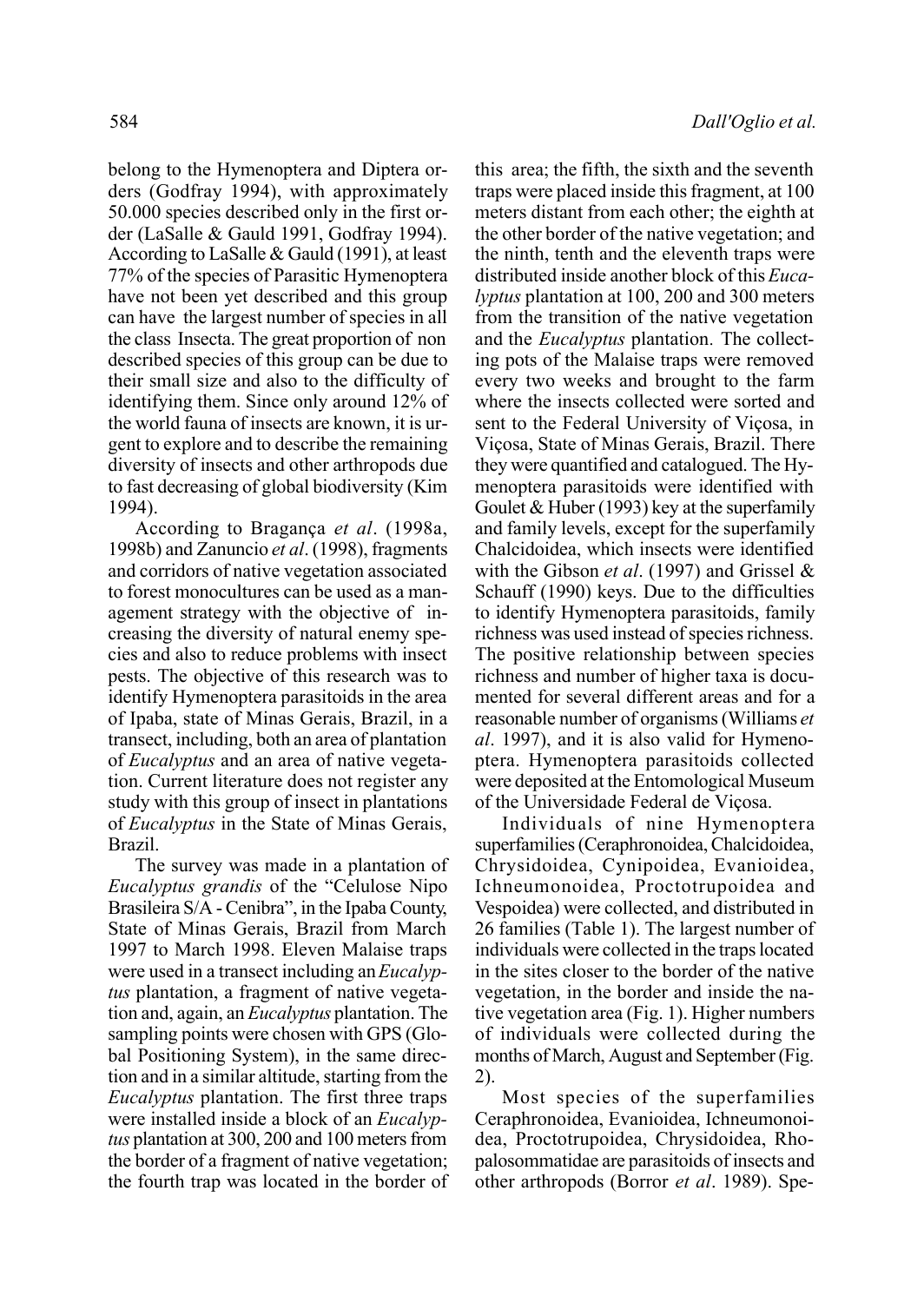Table 1. Number of individuals (N) and percentage of frequency (F) of superfamilies and families of Parasitic Hymenoptera collected in an *E. grandis* plantation intermingled with native vegetation area in Ipaba, the State of Minas Gerais, Brazil. From March 1997 to March of 1998.

| Superfamilies   | Families          | N     | $F(\%)$ |
|-----------------|-------------------|-------|---------|
| Ceraphronoidea  | Ceraphronidae     | 06    | 0.29    |
| Chalcidoidea    | Chalcididae       | 132   | 6.29    |
|                 | Encyrtidae        | 24    | 1.14    |
|                 | Eucharitidae      | 04    | 0.19    |
|                 | Eulophidae        | 185   | 8.81    |
|                 | Eupelmidae        | 29    | 1.38    |
|                 | Eurytomidae       | 04    | 0.19    |
|                 | Mymaridae         | 36    | 1.72    |
|                 | Perilampidae      | 03    | 0.14    |
|                 | Pteromalidae      | 49    | 2.33    |
|                 | Signiphoridae     | 01    | 0.05    |
|                 | Torymidae         | 39    | 1.86    |
|                 | Trichogrammatidae | 01    | 0.05    |
| Chrysidoidea    | Bethylidae        | 03    | 0.14    |
|                 | Chrysididae       | 11    | 0.52    |
|                 | Dryinidae         | 22    | 1.05    |
| Cynipoidea      | Eucoilidae        | 37    | 1.76    |
|                 | Figitidae         | 01    | 0.05    |
| Evanioidea      | Evaniidae         | 66    | 3.14    |
| Ichneumonoidea  | Braconidae        | 452   | 21.53   |
|                 | Ichneumonidae     | 577   | 27.50   |
| Proctotrupoidea | Diapriidae        | 23    | 1.10    |
|                 | Monomachidae      | 03    | 0.14    |
| Platygastroidea | Platygasteridae   | 13    | 0.62    |
|                 | Scelionidae       | 374   | 17.82   |
| Vespoidea       | Rhopalosommatidae | 04    | 0.19    |
| Total           |                   | 2.099 | 100.00  |

cies of the superfamily Ichneumonoidea constitute one of the largest group of parasitoid insects, which are natural enemies of many plant pest species (Clausen 1940). The Chalcidoidea is one of the most abundant and biologically diverse superfamily of parasitoid insects (Grissell & Schauff 1990, Grissell & Schauff 1997). The species of this superfamily represent a significant portion of the biological diversity in terrestrial ecosystems and they play an important role in the regulation of insect populations in these areas (Grissell & Schauff 1997). Hosts of Chalcidoidea superfamily species include individuals of the most common orders, especially Lepidoptera, Diptera, Coleoptera and Homoptera (Clausen 1940).

The Hymenoptera parasitoid fauna collected in the area of Ipaba, State of Minas Gerais, showed greater diversity where spe-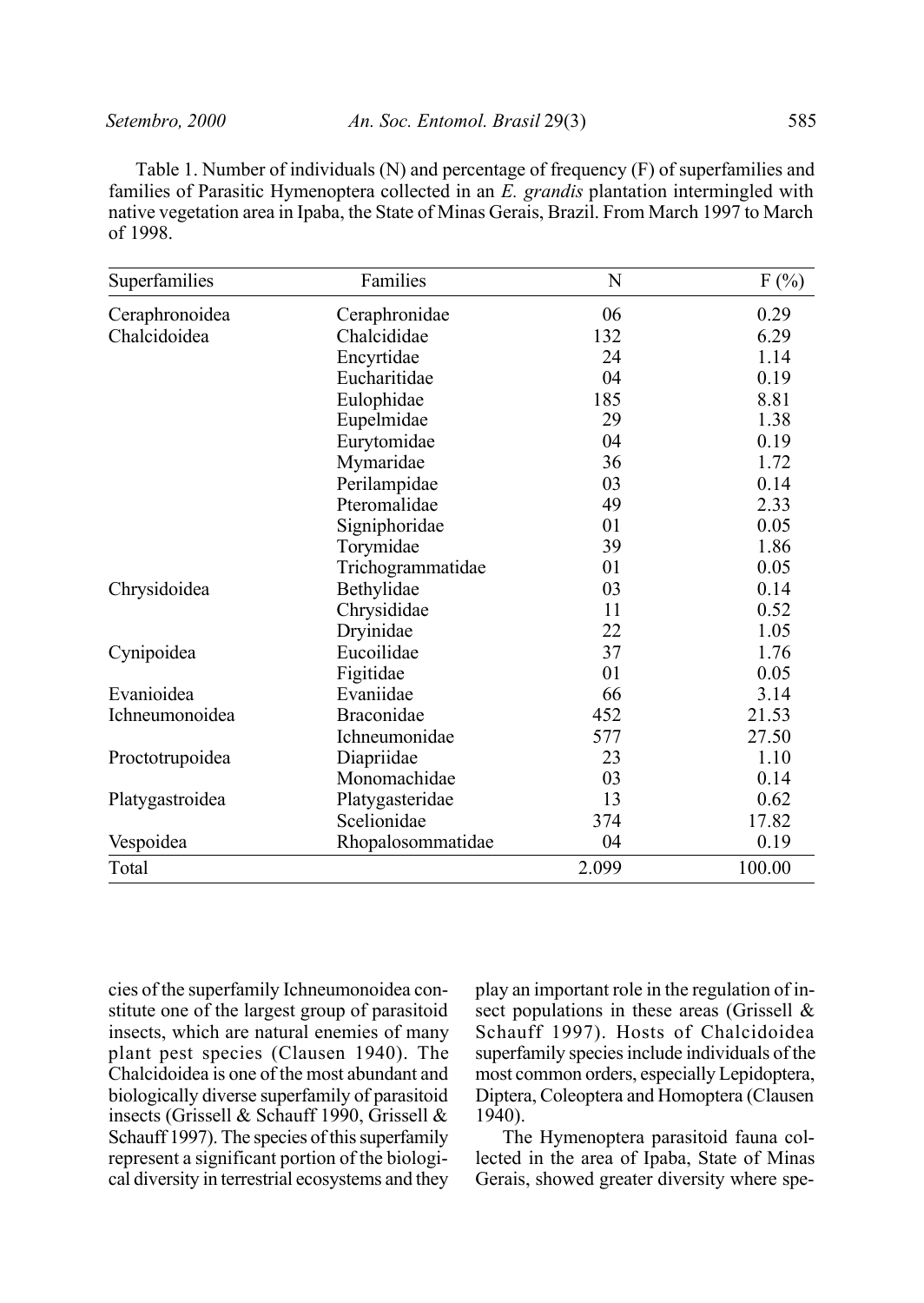

Figure 1. Number of individuals of Hymenoptera parasitoids per Malaise trap in Ipaba, state of Minas Gerais, Brazil. *Eucalyptus* area at 300, 200 and 100 meters from the transition of the native vegetation (Eg1-300, Eg2-300, Eg1-200, Eg2-200, Eg1-100 and Eg2-100); at the transitions of *Eucalyptus* with the native vegetation (Bor-1 and Bor-2) and in the native vegetation at 100 and 200 meters from the transition *Eucalyptus* with the native vegetation (Vn-100, Vn200 and Vn-300).



Figure 2. Number of individuals of Hymenoptera parasitoids collected per month with Malaise traps in Ipaba, state of Minas Gerais, Brazil. From March 1997 to March 1998.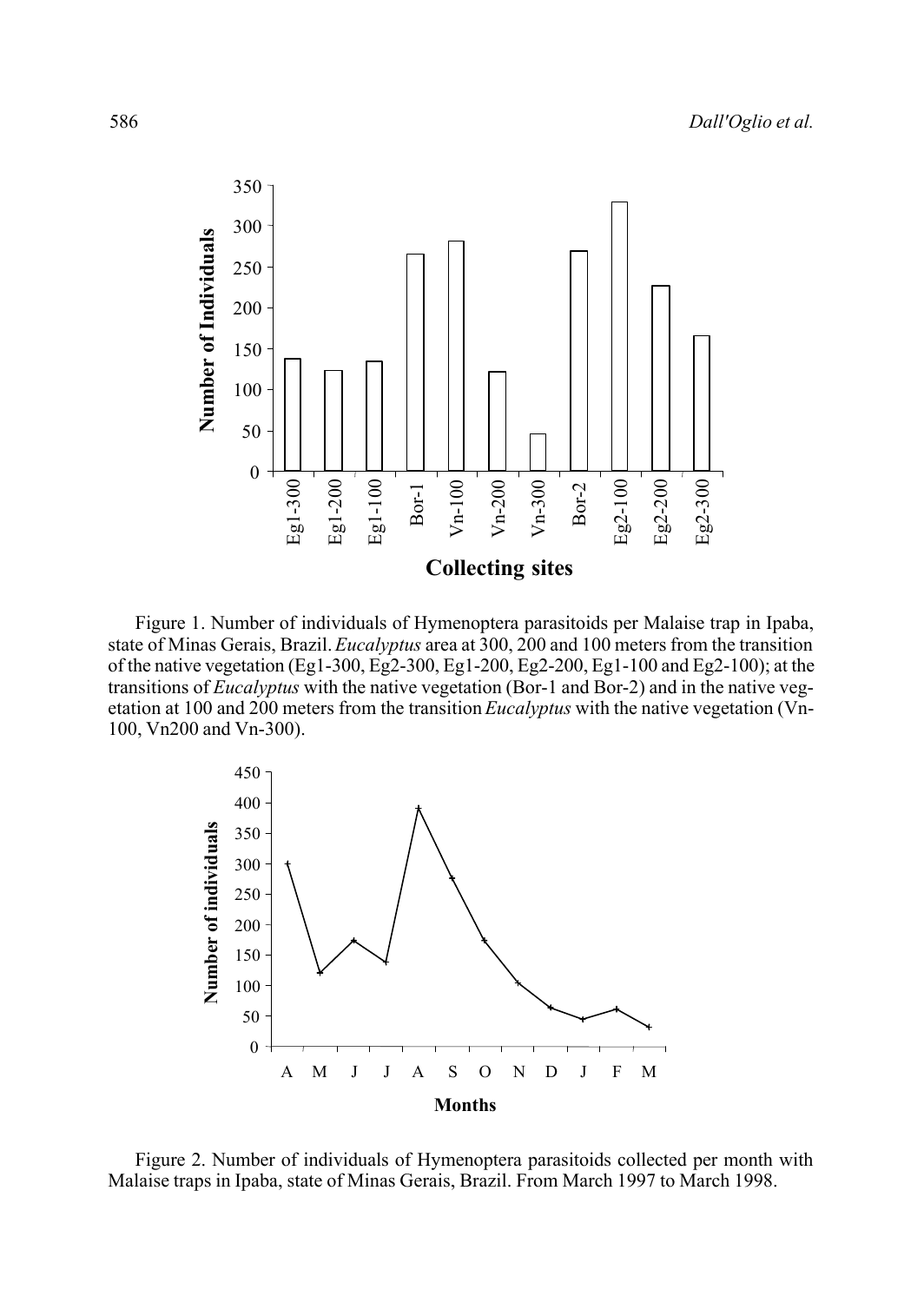cies of most of the superfamilies and families of this group of insect are represented. Individuals of both families of the superfamily Ichneumonoidea, which includes parasitoid species (Goulet & Huber 1993) were captured. Out of the 20 families of the superfamily Chalcidoidea (Gibson *et al*. 1997), a group of great importance for biological control, 12 were represented in the samples. Larger numbers of parasitoids were collected in the vicinity and in the borders of the *Eucalyptus* plantation and inside the native vegetation (Fig. 1), probably due to a larger number of feeding places for adult parasitoids in the area of native vegetation. For the reasons expressed above, it is recommended to include fragments of native vegetation inside *Eucalyptus* plantations as a strategy for pest management in these areas, as this procedure can help to increase the number of species and individuals of parasitoids for a greater effect of natural biological control of pest species on *Eucalyptus*.

## **Acknowledgements**

To "Conselho Nacional de Desenvolvimento Científico e Tecnológico (CNPq)", to "Fundação de Amparo à Pesquisa do Estado de Minas Gerais", and to "Celulose Nipo Brasileira – Cenibra", specially to the Eng. Antonio Sérgio Fabres for the development of this research in plantations of this company.

## **Literature Cited**

- **Borror, D.J., C.A. Triplehorn & N.F. Johnson. 1989**. An introduction to the study of insects. New York, Saunders College Publishing, 875 p.
- **Bragança, M.A.L., J.C. Zanuncio, M. Picanço & A.J. Laranjeiro. 1998b**. Effects of environmental heterogeneity on Lepidoptera and Hymenoptera populations in *Eucalyptus* plantations in Brazil. Forest Ecol. Manage. 103: 287- 292.
- **Bragança, M.A.L., O. De Souza & J.C. Zanuncio. 1998a** . Environmental heterogeneity as a strategy for pest management in *Eucalyptus* plantations. Forest Ecol. Manage. 102: 9-12.
- **Clausen, C.P. 1940**. Entomophagous insects. London and New York, McGraw-Hill Company, 688p.
- **Gibson, G.A.P., J.T. Huber & J.B. Woolley. 1997.** Annoted keys to the genera of Nearctic Chalcidoidea (Hymenoptera). Ottawa, NRC Research Press, 794p.
- **Godfray, H.C.J. 1994**. Parasitoids, behavioral and evolutionary ecology. Princeton, Princeton Univ. Press, 473p.
- **Goulet, H. & J.T. Huber. 1993**. Hymenoptera of the world: an identification guide to families. Research Branch Agriculture Canada Publication, Ottawa, 668p.
- **Grissell, E.E. & M.E. Schauff. 1990.** A handbook of the families of nearctic Chalcidoidea (Hymenoptera). Entomol. Soc. Washington, Washington, 85p.
- **Grissell, E.E. & M.E. Schauff. 1997**. Chalcidoidea, p. 45-117. In G.A.P. Gibson, J.T. Huber & J.B. Woolley (ed.), Annotated keys of the genera of nearctic Chalcidoidea (Hymenoptera). Ottawa, NCR Research Press, 794p.
- **Kim, K.C. 1994.** Entomology in the changing world: Biodiversity and sustainable agriculture. Korean J. Entomol., 24: 145- 153.
- **La Salle, J. & J.D. Gauld. 1991**. Parasitic Hymenoptera and the biodiversity crisis. Redia, 74: 315-334.
- **Memmott, J., H.C.J. Godfray & J.D. Gauld. 1994**. The structure of a tropical